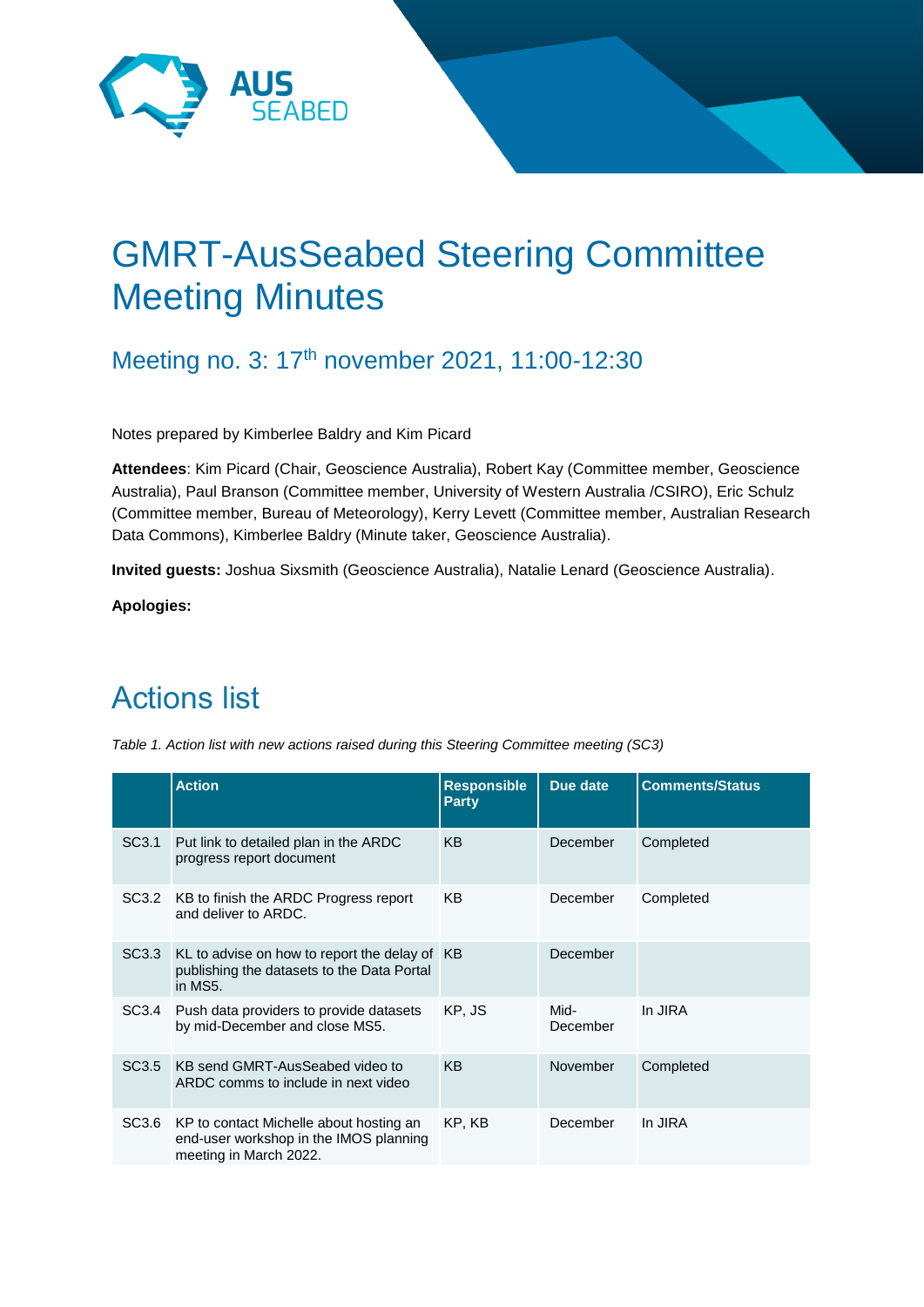| SC3.7             | KP and others to prepare application for<br>FOO spotlight presentation, or consider<br>another form of participation (working<br>group, last minute presentation<br>cancellation?). | KP, KB | November | Completed. Spotlight will<br>be presented at FOO at<br>the Waves and Currents<br>session. AusSeabed will<br>also attend the Climate,<br>MHW and temperature<br>session. |
|-------------------|-------------------------------------------------------------------------------------------------------------------------------------------------------------------------------------|--------|----------|-------------------------------------------------------------------------------------------------------------------------------------------------------------------------|
| SC3.8             | JS talk to discuss with Diana see if there<br>is anything worth presenting at this point<br>in time.                                                                                | JS     | November |                                                                                                                                                                         |
| SC <sub>3.9</sub> | NL and JS get a good understanding on<br>infrastructure costs and services from<br>TileDB in the future.                                                                            | NL, JS | March    | In JIRA                                                                                                                                                                 |
| SC2.3             | The technical team should define the<br>prototype/MVP (MS7)                                                                                                                         | JS, KP | 10 Oct   | Completed                                                                                                                                                               |
| SC <sub>2.4</sub> | The technical team should provide<br>justification the SC on metadata<br>decisions.                                                                                                 | JS     | 10 Oct   | Completed                                                                                                                                                               |

### **Introduction**

- Meeting opened 1105
- The SC endorsed the agenda with no additional business raised

### Minutes and Actions

- Minutes from SC Meeting #2 were endorsed out of session.
- SC minutes will be published on the new GMRT-AusSeabed webpage (http://www.ausseabed.gov.au/gmrt)

# Progress Update

- MS1, MS2, MS3 are delivered. MS5 (datasets) are experiencing a minor delay
	- o Most datasets have now been received by GA. GA is still gathering and Quality assuring data.
	- $\circ$  Data ingestion has not commenced, some data translation and GMRT requirements are still being implemented in the back-end of the platform. Team is close to beginning ingestion
	- o Initially publication of datasets to the AusSeabed Data Portal will be delayed into March, to ease pressure on AusSeabed publication team who are experiencing a backlog. No objections reported from the SC on this change.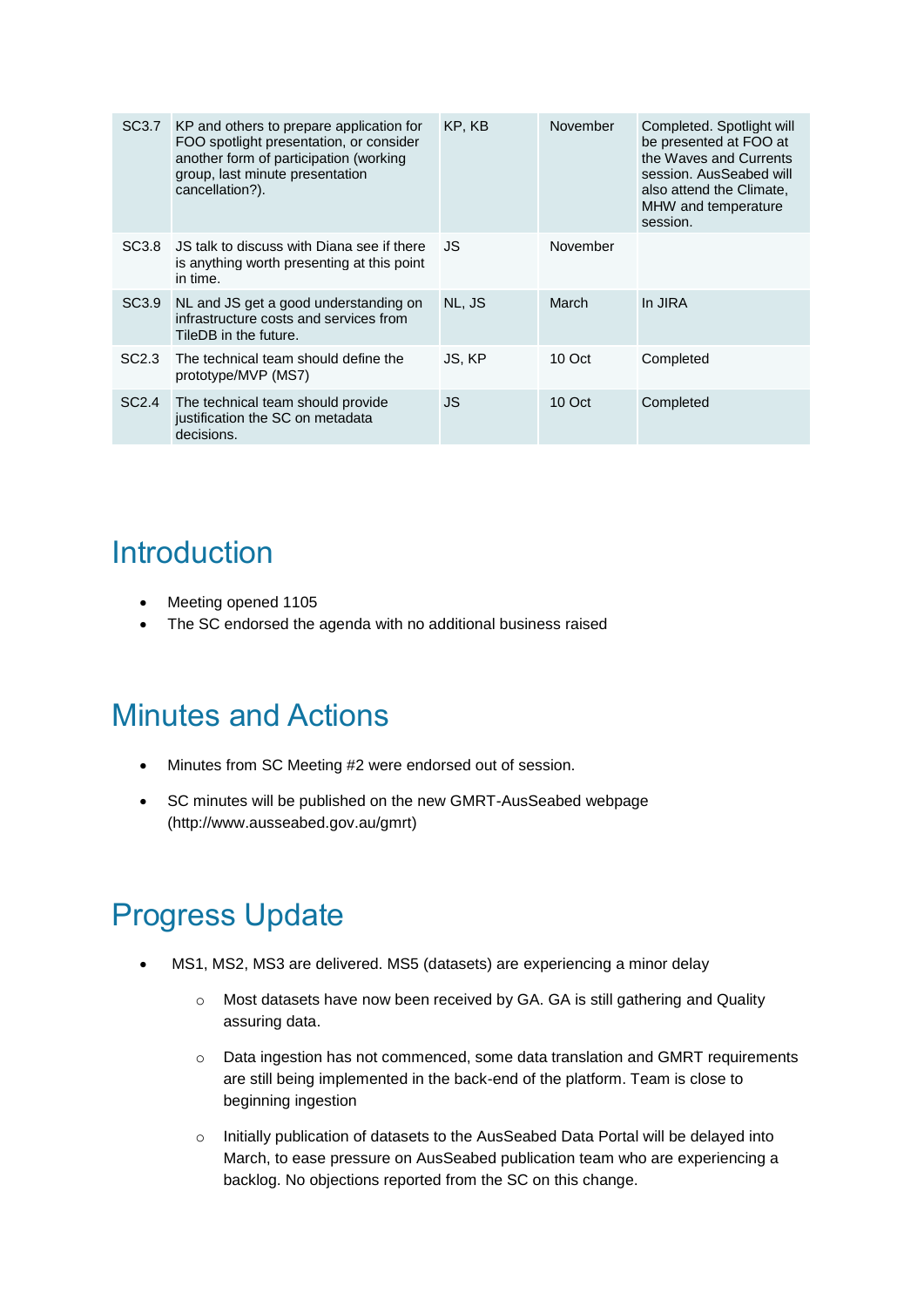- $\circ$  There are 18 datasets that are preselected for ingestion to make up the "data subset".
- The reasons MS5 is marked as delayed
	- Receiving the data from the data has been delayed but is underway. We are still waiting on datasets from providers.
	- $\circ$  Some delay has been caused by GA not providing clear expectations on how datasets should be provided and data specifications, and miscommunications within the instruction on how to provide metadata to GA. Time has been spent producing templates and resolving inconsistencies in the metadata templates received. Getting data specifications right has been important and knowing how to communicate these specifications to data providers has been challenging.
	- o Some delay also due to receiving some datasets on hard drives, and minimal access to physical office space (COVID19 restrictions) to collect and upload this data.
	- o Publishing datasets to the data portal will be delayed until March.
	- $\circ$  It is unknown as to how much the incoming datasets will influence the platform development. This is because it depends on the format and content of datasets received, which is currently unknown for datasets not yet received.
	- $\circ$  The result of the delay may result in not all datasets ingested in GMRT, some actions may need to be resolved at the end of the project.
	- o ES commented that the team should get onto Data providers now before mid-December.
- Question from KL
	- o What is the difference between having data on the portal vs in the GMRT-AusSeabed platform. This project will not merge the Data Portal and the GMRT-AusSeabed Platform, but will focus on the functionality of the platform. It is planned that the Data Portal will be merged with the GMRT-AusSeabed platform to ingest datasets in directly in the future of AusSeabed.
- MS4 and MS7 are delivered in draft format and are available for review by the ARDC SC. They will be complete by 01 December when the progress report is delivered.
- KP noted that a lessons learned document will be produced for the future on data collections and specifications.
	- KL would like this document shared with the public or published as an article.
- Webpage and video has been made live! <http://www.ausseabed.gov.au/gmrt> comms campaign to come
- An end-user workshop at the IMOS planning meeting is being considered for the GMRT-AusSeabed platform.
- A spotlight presentation at the Forum for Operational Oceanography, is being considered deadline is in 2 days! https://www.foo.org.au/forum/foo-2021-registration/spotlight/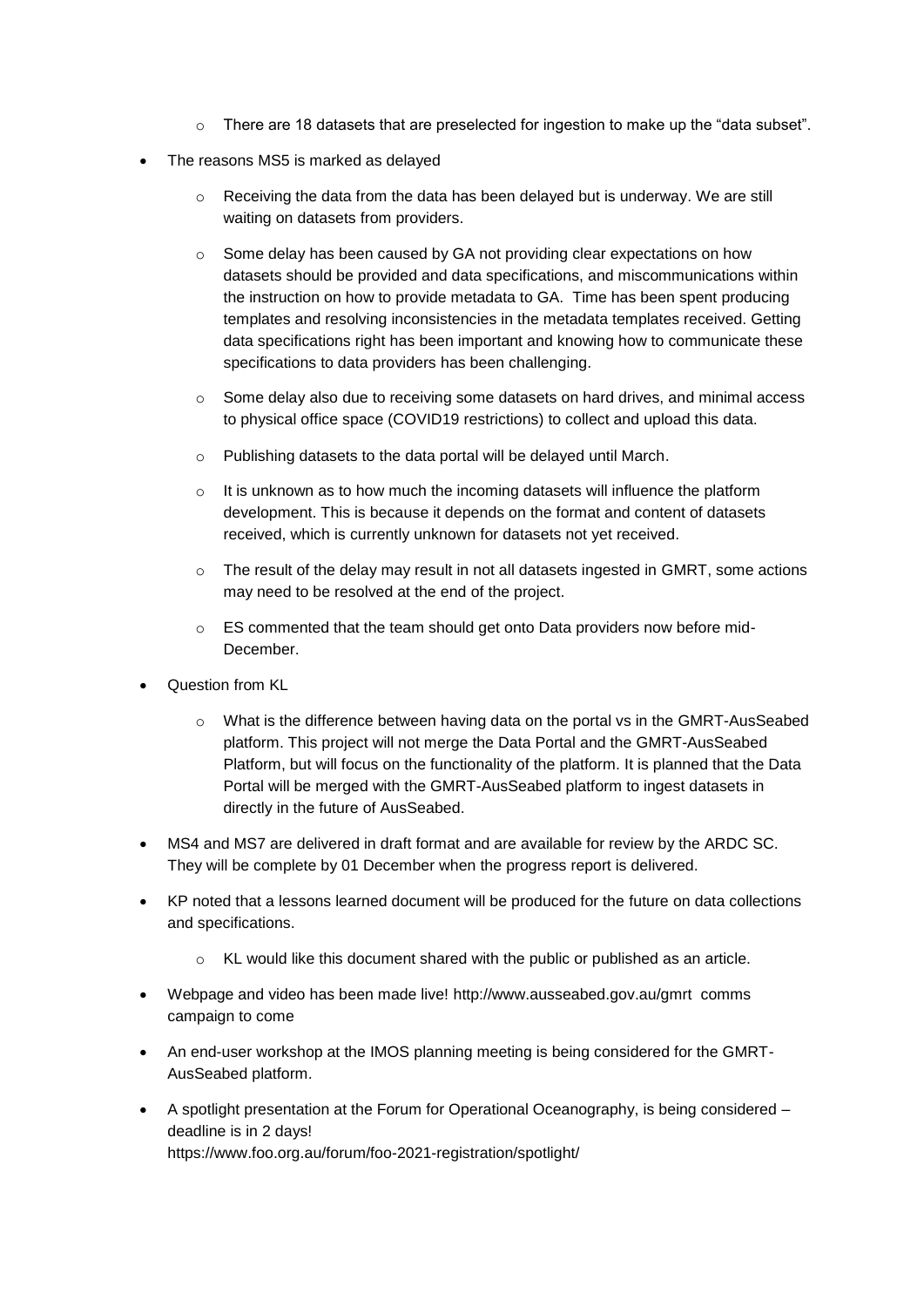*Action SC3.1: Put link to detailed plan in the ARDC progress report document*

*Action SC3.2: KB to finish the ARDC Progress report and deliver to ARDC.*

*Action SC3.3: KL to advise on how to report the delay of publishing the datasets to the Data Portal in MS5.*

*Action SC3.4: Push data providers to provide datasets by mid-December and close MS5.*

*Action SC3.5: KB send GMRT-AusSeabed video to ARDC comms to include in next video*

*Action SC3.6: KP to contact Michelle about hosting an end-user workshop in the IMOS planning meeting in March 2022.*

*Action SC3.7: KP and others to prepare application for FOO spotlight presentation, or consider another form of participation (working group, last minute presentation cancellation?).*

*Action SC3.8: JS talk to discuss with Diana see if there is anything worth presenting at this point in time.* 

# KPI and Risk Reporting

#### **KPI 1: Subset test datasets delivered to GA in a timely fashion for model development**

 As per variation of MS5, dataset delivery and publication has been combined into 1 delivery mid-September.

#### **KPI 2: Projects artefacts published on AusSeabed in a timely fashion**

 Our first three reports (User need analysis, workshop #1 and #2) have been published on AusSeabed website on 15 Aug. These have been delayed by 1 month from original plan due to a late decision to publish through the GA process.

#### **KPI 3: Platform tested by key users returning positive and constructive feedbacks**

N/A

 $\bullet$ 

#### **KPI 4: Platform code published to GitHub in a timely fashion**

- GitHub repositories are sitting within the AusSeabed organisation:
	- o https://github.com/ausseabed/reap-gsf (reading the GSF)
	- o https://github.com/ausseabed/bathy-datasets (dataset construction, metadata, geometry, tileDB schema outputs)

**Risks**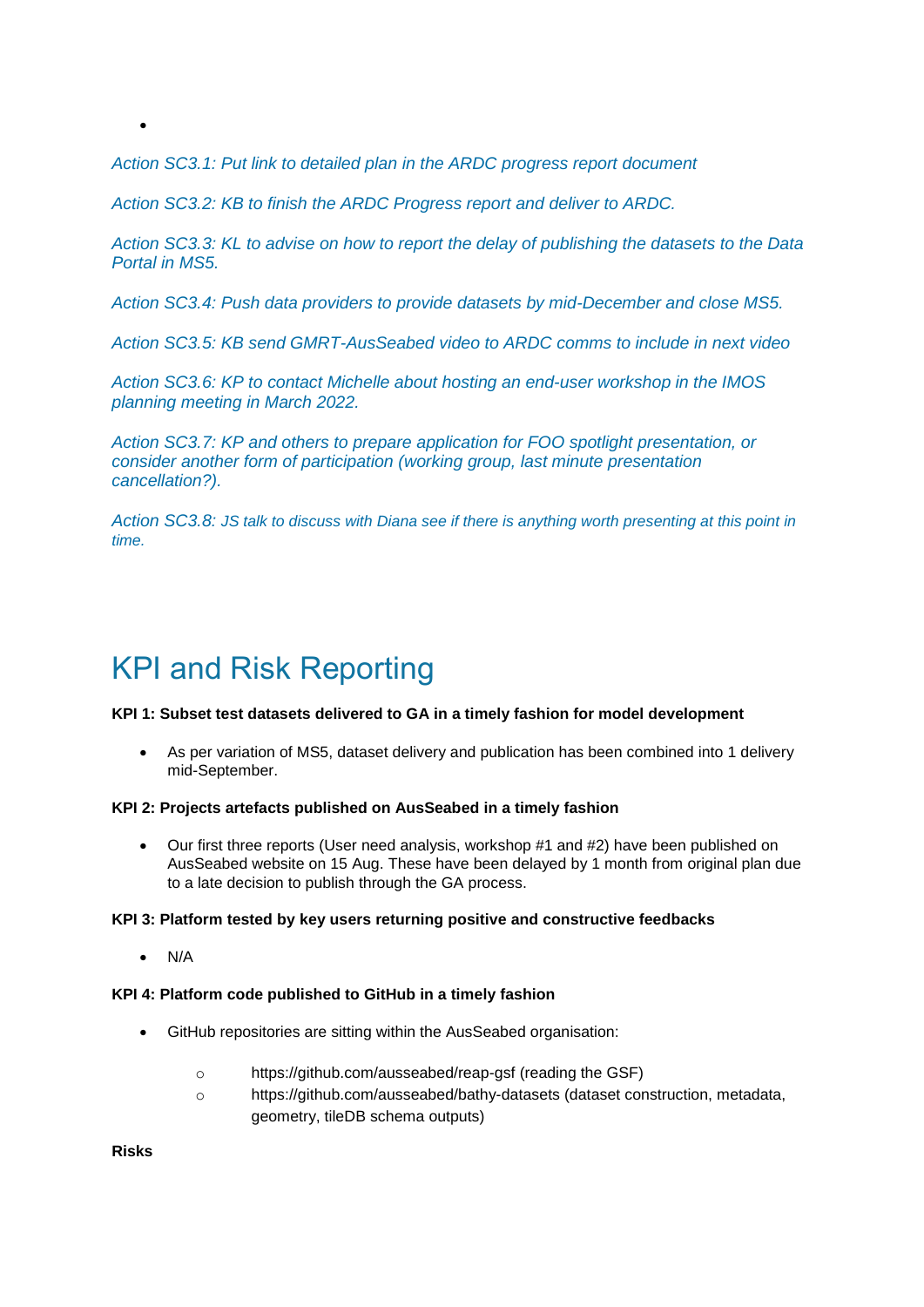- Data Delivery and Publication delayed Minor restructure of the development activities to allow more time for the data delivery to progress. As stated in MS5 of the progress report table, publication is not critical to the outcome of the project, thus delaying action is deemed reasonable.
- Lack of technical design clarity Technical design document is being circulated and presented through to the AusSeabed and ARDC Steering committee for oversight and review.

## Technical Architecture

NL and JS presented the technical architecture which has been developed for Component 3 – the GMRT-AusSeabed platform (MS4 and MS7). Slides are appended and available here. The technical architecture of the GMRT-AusSeabed platform has been provided to the ARDC SC for feedback in the version of a draft document. The SC endorse the technical architecture and the progress of the software development of the GMRT-AusSeabed platform.

General questions from the SC:

- TileDB Software as a service. Is there a cost to the project using this? Will there be a cost beyond this project to use TileDB?
	- o Yes, there will be a cost associated with the continuation of the work/platform
	- o Avoids the cost of developing the infrastructure (which also needs to be maintained and has a maintenance cost)
	- $\circ$  We are looking to put an operationalising paper as an output for the project.
- Have I understood correctly, that even if you deployed and managed TileDB yourself, you'd still have the AWS compute costs
	- $\circ$  No AWS and compute costs they are included in TileDB operational costs, because the TileDB provides the compute within this project.
	- $\circ$  An individual can deploy TileDB to your own infrastructure if they want, and then you would have the AWS compute costs.
	- o TileDB could be deployed on the Nectar cloud KL will pass onto her cloud team.
	- $\circ$  A conversation with TileDB will be had in the future. It is possible that they may develop infrastructure for us.
- Are we locked into a particular company to provide this and how would that interact with cloud services in the future?
	- o No, you can always choose to develop your own cloud technology stack.
- User requirements Were user requirements narrowed down based on feasibility?
	- o Requirements were looked at broadly, not as specific features. The project has focused on requirements where the team were not sure if they could be met.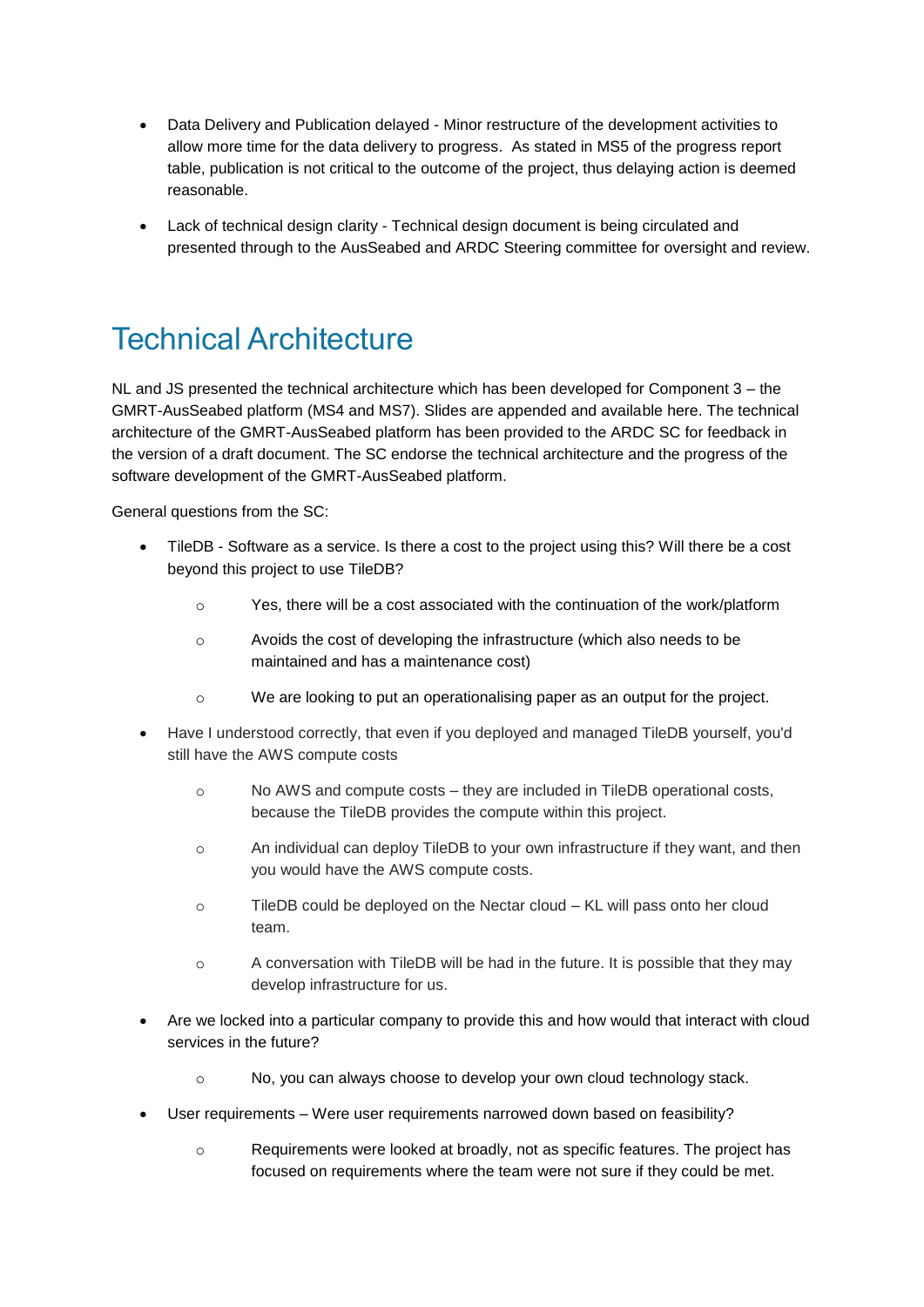- Will there be un-met user requirements?
	- o Broadly covered requirements detailed from the community. Specific requirements on features may not be met.
	- o An operationalisation document is being put together on what needs to be done after the project to operationalise the platform.
	- o The edit spurious data will be the feature that will be dropped from the project if it's too big, and may not be what the user is expected regarding editing data.
	- o The thinking on this feature is more around providing metadata attributes to work with and not directly editing the data.
- In which AWS region is the SaaS running?
	- o In the USA
	- o Also have an Asia/Pacific region
	- o TileDB are aware that we would require a technical stack in the AUS region and are open to standing up the service in our region
	- o PB acknowledges that the chosen use of TileDB is a good decision for the project, and to avoid building new infrastructure. RK in agreement.
- Metadata harvesting how are you handling different formats and structures with a metadata harvesting tool?
	- o Metadata collection is being facilitated with an excel spreadsheet
	- o There have been some problems with inconsistencies in this spreadsheet that is being populated by the various data providers.
- What about communicating the stac infrastructure to the data providers?
	- o Good idea. This could possibly be done by providing some toolkits to the data provider to make them aware.
- How are you tracking the merging of the edges between datasets and to ensure there are no step stages?
	- o It is on the team's mind to gather information on feathering and decision making on the algorithms used within the community.
	- $\circ$  It is a critical piece of software development required for data compilation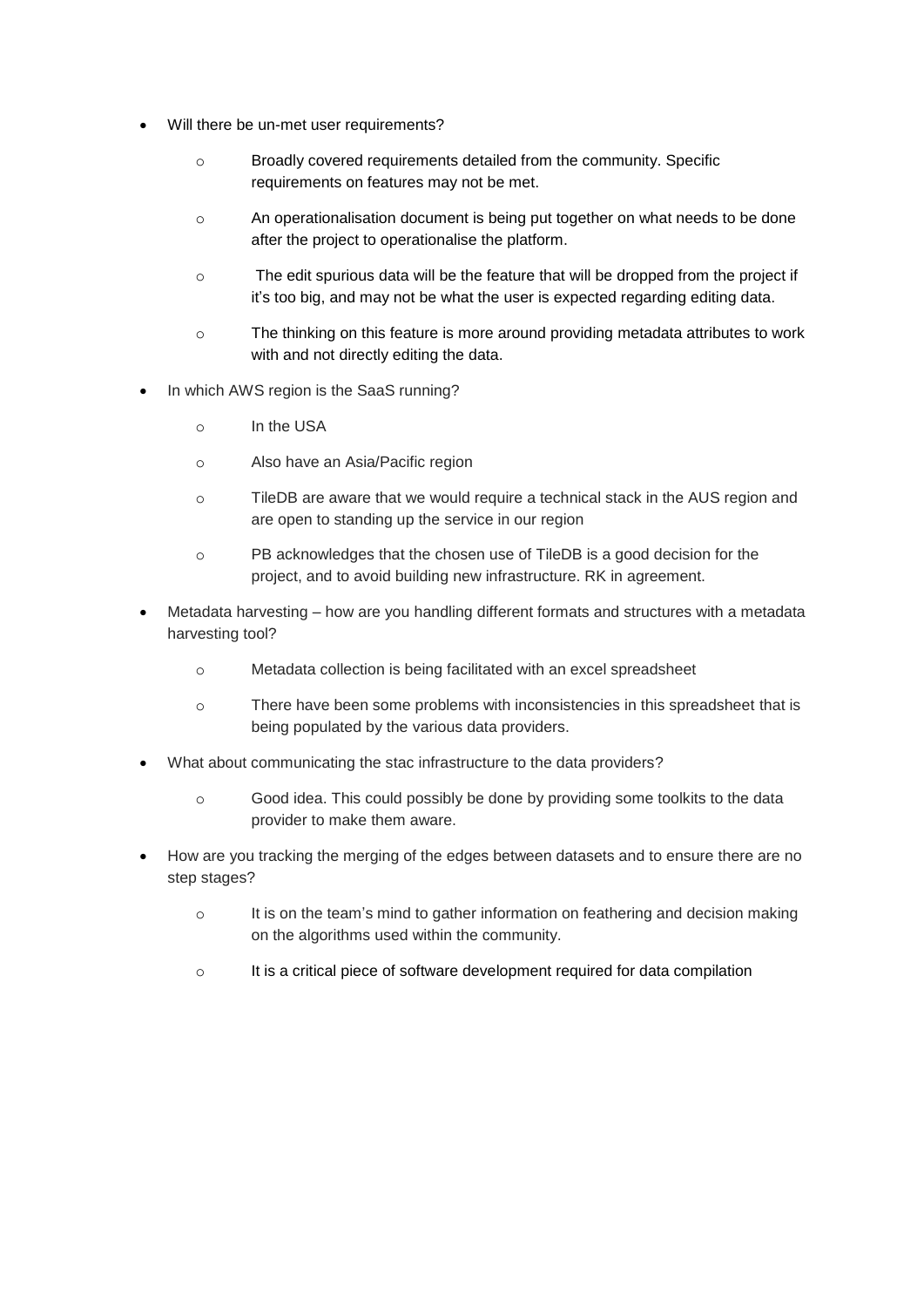*Action SC3.9: NL and JS get a good understanding on future infrastructure costs and services from TileDB.*

## Next meeting

o If anyone knows of a national platform to pitch phase two of this project for FY 2022/23, please let KP know

The next meeting will be in February 2022.

*Meeting closed at 1230*

# Appendix 1: Agenda

**Date:** 17 November 2021

**Venue:** Online

**Time:** 11am ADST

**Coordinators:** Kim Picard, Kimberlee Baldry

**Papers: [Shared folder](https://aus01.safelinks.protection.outlook.com/?url=https%3A%2F%2Fgeoscienceau.sharepoint.com%2F%3Af%3A%2Fr%2Fsites%2FAusSeabed%2FShared%2520Documents%2FGMRT-AusSeabed%2FSteeringCommitteeWorkspace%3Fcsf%3D1%26web%3D1%26e%3DiliNIU&data=04%7C01%7Cpaul.branson%40uwa.edu.au%7Ca217f0c6f7a14f09742708d914402c90%7C05894af0cb2846d8871674cdb46e2226%7C1%7C1%7C637563088130729457%7CUnknown%7CTWFpbGZsb3d8eyJWIjoiMC4wLjAwMDAiLCJQIjoiV2luMzIiLCJBTiI6Ik1haWwiLCJXVCI6Mn0%3D%7C1000&sdata=qI%2BC9NuQnuOqeleR53Hz0l0iN2Jiqy0xAXPzeiPvVqI%3D&reserved=0) QuarterlyMeetings/Meeting3\_17112021**